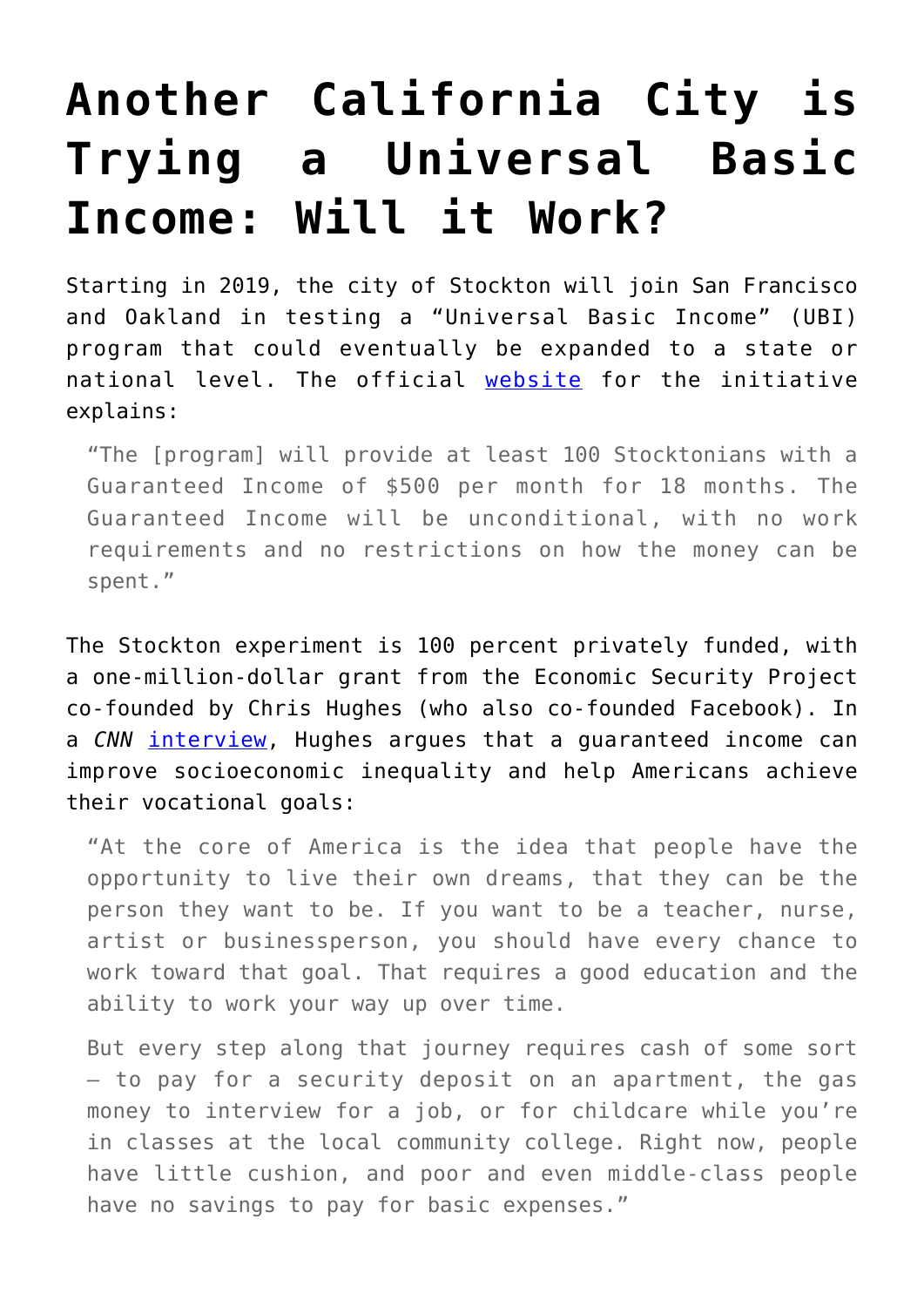Tech CEO's like Mark Zuckerberg and Elon Musk have argued that a UBI can also shield people from poverty if they lose their jobs to machines and give them enough economic security to acquire new skills.

While those on the right typically bristle at new welfare programs, many have [come out in support](https://publicpolicy.wharton.upenn.edu/live/news/1521-debating-universal-basic-income) of a UBI because it could drastically streamline the welfare state. A common argument is that if our  $80+$  welfare programs were replaced with a UBI, it would reduce perverse incentives, shrink bureaucracy, and boost overall effectiveness. Even celebrated libertarian economists such as Friedrich Hayek and Milton Friedman [supported](https://fee.org/articles/what-hayek-gets-wrong-about-a-universal-basic-income/) similar policies that would create a minimum level of income.

However, there are multiple reasons to be skeptical of a UBI improving the status quo.

One consideration is that any welfare program will disincentivize work to some degree, and a UBI is hardly an exception. As a *Heritage Foundation* [report](https://www.heritage.org/welfare/report/universal-basic-income-harms-recipients-and-increases-dependence-government) explains:

"The overwhelming majority of Americans believe that ablebodied adults should be required to work or prepare for work as a condition of receiving aid. This was the core principle behind welfare reform in the 1990s. As noted, the UBI abandons that principle. By removing work requirements from welfare, UBI would decrease work among the poor and increase dependence on government."

Discouraging work could have wide social consequences and goes against the American spirit of entrepreneurship that helps create new types of jobs for the modern economy.

Additionally, a UBI may only treat a symptom of a deeper problem. A recent [chart](https://fee.org/articles/the-chart-of-the-century-makes-the-rounds-at-the-federal-reserve/) created by economist Mark Perry shows that from 1997-2018 the costs of medical care, college education, and other goods and services *skyrocketed.* This has decimated the disposable incomes of average Americans.